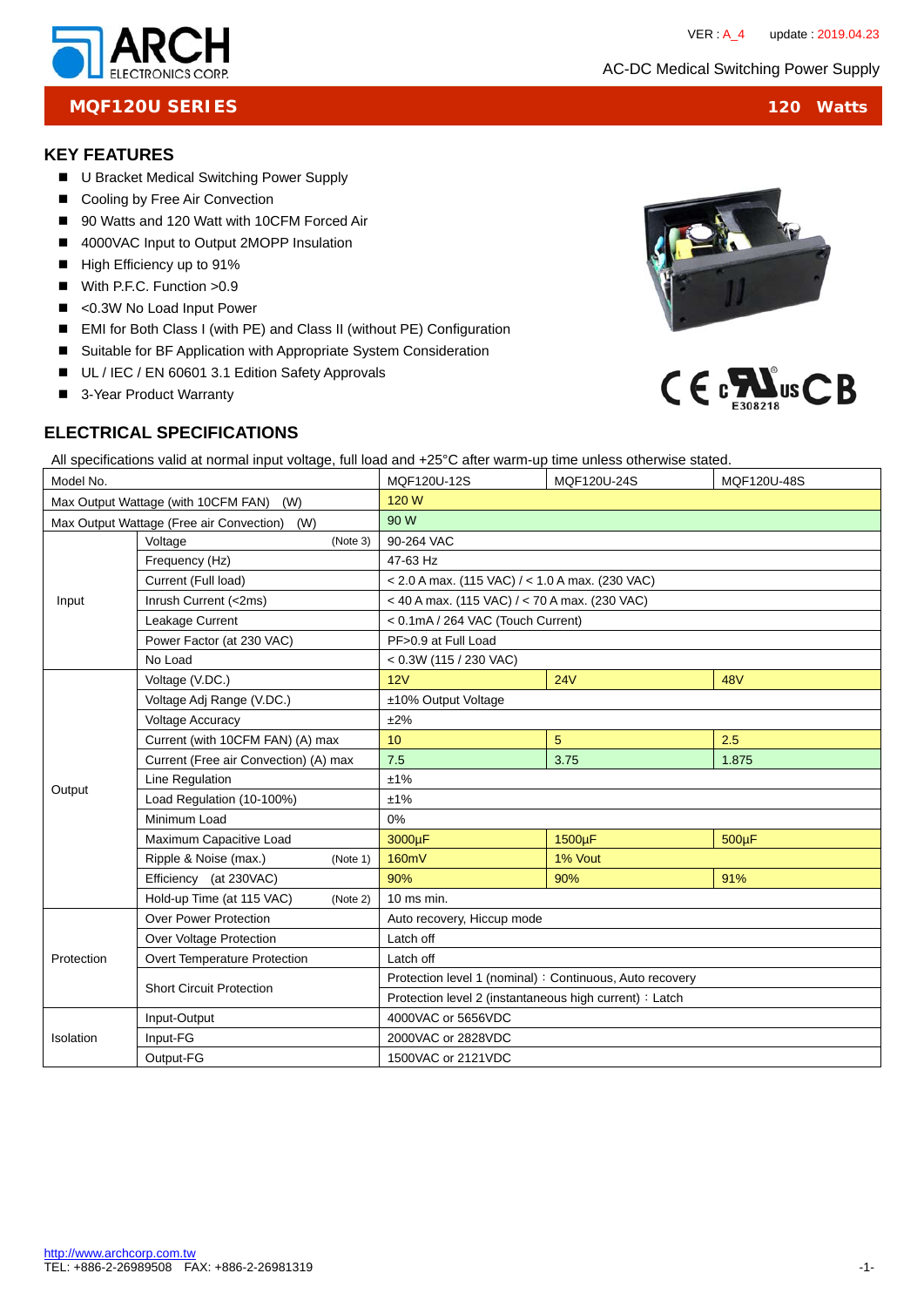



**MQF120U SERIES 120 Watts**

#### **ELECTRICAL SPECIFICATIONS**

All specifications valid at normal input voltage, full load and +25°C after warm-up time unless otherwise stated.

| Model No.   |                                  | MQF120U-12S | MQF120U-24S                                                                | MQF120U-48S |  |  |  |
|-------------|----------------------------------|-------------|----------------------------------------------------------------------------|-------------|--|--|--|
| Environment | <b>Operating Temperature</b>     |             | -30°C+70°C (with derating)                                                 |             |  |  |  |
|             | Storage Temperature              |             | $-30^{\circ}$ C $+85^{\circ}$ C                                            |             |  |  |  |
|             | <b>Temperature Coefficient</b>   |             | $±0.05\%$ <sup>o</sup> C                                                   |             |  |  |  |
|             | <b>Altitude During Operation</b> |             | 5000m                                                                      |             |  |  |  |
|             | Humidity                         |             | 20~90% RH                                                                  |             |  |  |  |
|             | Atmospheric Pressure             |             | 56 kPa to 106 kPa                                                          |             |  |  |  |
|             | <b>MTBF</b>                      |             | >250,000 h @ 25°C (MIL-HDBK-217F, Notice 1)                                |             |  |  |  |
|             | Vibration                        |             | IEC60068-2-27 (10~500Hz, 2G 10min./1cycle, 60min. each along X, Y, Z axes) |             |  |  |  |
|             | Shock                            |             | IEC60068-2-6                                                               |             |  |  |  |
| Physical    | Dimension (L x W x H)            |             | 3.15 x 2.35 x 1.5 Inches (80.0 x 59.7 x 38.0 mm) Tolerance $\pm$ 0.5 mm    |             |  |  |  |
|             | Weight                           |             | 246 g                                                                      |             |  |  |  |
|             | Cooling Method                   |             | Free convection / 10 CFM FAN                                               |             |  |  |  |
| Safety      | Approval                         |             | UL / IEC / EN 60601 3.1 <sup>rd</sup> Edition                              |             |  |  |  |
| <b>EMC</b>  | <b>Conducted EMI</b>             | (Note 5)    | EN55011 Conducted Class B                                                  |             |  |  |  |
|             | <b>Radiated EMI</b>              | (Note 5)    | EN55011 Class I class B / Class II class A                                 |             |  |  |  |
|             | <b>EMS</b>                       |             | EN60601-1-2 4th edition                                                    |             |  |  |  |

#### **NOTE**

1. Ripple & Noise are measured at 20MHz of bandwidth with 0.1uF & 47uF parallel capacitor.

- 2. Hold-up Time measured at 90% Vout.
- 3. Please check the derating curve for more details.
- 4. Strongly recommend to conduct this test with AC Voltage. If customer wishes to test with DC Voltage, please disconnect all Y-Capacitors within Arch power supply.
- 5. Please secure the power supply unit to your metal case by using the four screw holes in the corners for either Class I or Class II equipment
- 6. **CAUTION: Double pole, neutral fusing. Disconnect mains before servicing.**

#### **DERATING**

If the input voltage is below 99VAC, we can only use it under the environment of higher that -10 celsius degree